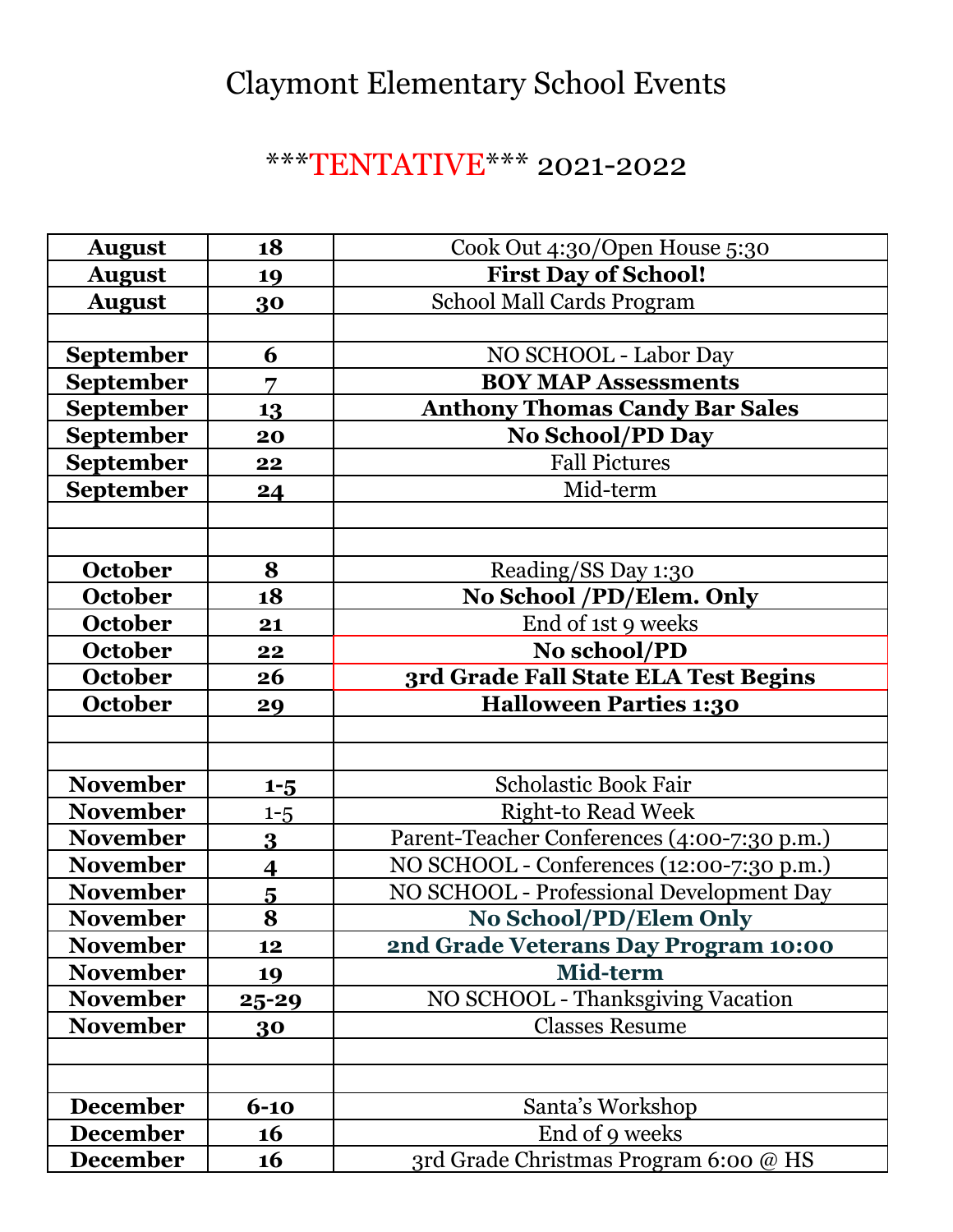# Claymont Elementary School Events

### \*\*\*TENTATIVE\*\*\* 2021-2022

| <b>December</b> | 17                      | <b>NO School/PD</b>                      |
|-----------------|-------------------------|------------------------------------------|
| December/       | 12/20/21                | NO SCHOOL                                |
| <b>January</b>  |                         | <b>Christmas Vacation</b>                |
|                 | 1/2/22                  |                                          |
|                 |                         |                                          |
| <b>January</b>  | 3                       | <b>Classes Resume</b>                    |
| <b>January</b>  | $\overline{\mathbf{4}}$ | <b>MOY MAP Assessments</b>               |
| <b>January</b>  | 17                      | <b>No School</b>                         |
| <b>January</b>  | 18                      | NO SCHOOL - PD/Elem. ONLY                |
| <b>January</b>  | 21                      | Math/Science Day 1:30                    |
|                 |                         |                                          |
|                 |                         |                                          |
| <b>February</b> | $\overline{\mathbf{4}}$ | Mid-term                                 |
| <b>February</b> | 10                      | Parent-teacher Conferences (4-7:30)      |
| <b>February</b> | 11                      | No School/PD                             |
| <b>February</b> | 14                      | <b>Valentine's Day Party 1:30</b>        |
| <b>February</b> | 21                      | <b>No School/PD</b>                      |
|                 |                         |                                          |
|                 |                         |                                          |
| <b>March</b>    | 10                      | <b>End of Third Nine Weeks</b>           |
| <b>March</b>    | 14                      | No School/PD/Elem ONLY                   |
| <b>March</b>    | 11                      | NO SCHOOL - Professional Development Day |
| <b>March</b>    | 21                      | 3rd Grade State ELA Test                 |
|                 |                         |                                          |
|                 |                         |                                          |
| <b>April</b>    | $11 - 15$               | No School/Spring Break                   |
| April           | 18                      | <b>Classes Resume</b>                    |
| <b>April</b>    | 18                      | 3rd Grade State Math Test begins         |
| <b>April</b>    | 19                      | <b>EOY MAP Assessments</b>               |
| April           | 22                      | Mid-term                                 |
| April           | 25                      | <b>BOGO Book Fair</b>                    |
| <b>April</b>    | 27                      | <b>Spring Pictures</b>                   |
|                 |                         |                                          |
|                 |                         |                                          |
| <b>May</b>      | 27                      | End of 9 weeks                           |
| <b>May</b>      | 30                      | NO SCHOOL - Memorial Day                 |